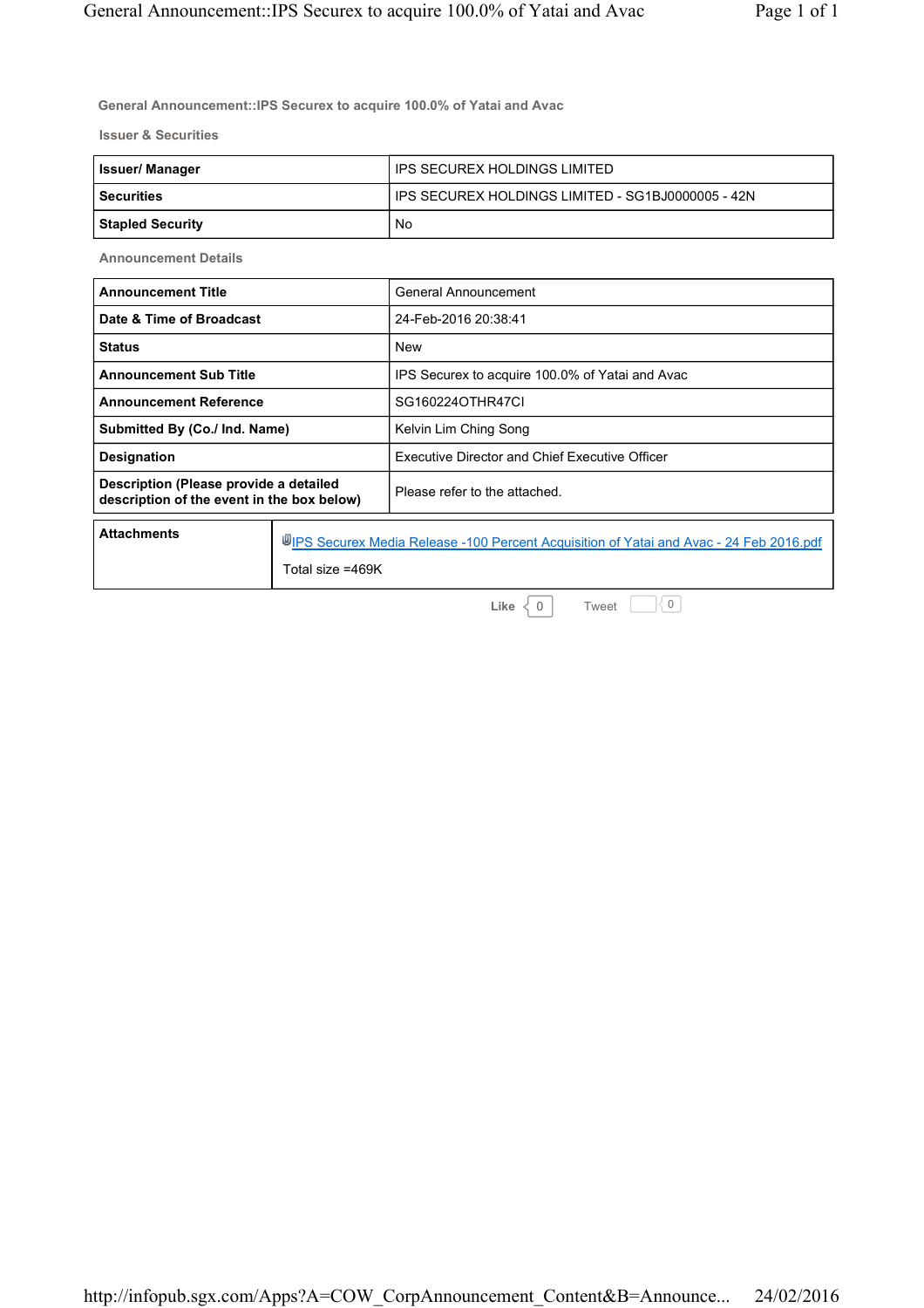

### **Media Release**

# **IPS Securex to acquire 100.0% of Yatai and Avac**

**SINGAPORE, 24 February 2016** – **IPS Securex Holdings Limited** ("IPS Securex" or the "Company" and together with its subsidiaries, the "Group"), a leading provider of security products and integrated security solutions with an established regional presence in the Asia Pacific, wishes to announce that further to its announcement on 29 October 2015, it has entered into a conditional sale and purchase agreement (the "Agreement") to acquire 100.0% of the issued share capital of Yatai Security & Communications Pte. Ltd. ("Yatai") and Avac Systems Pte. Ltd. ("Avac"), collectively (the "Target Companies"), from Mr Lim Ang Seng and Mr Lim Bang Quan, the existing shareholders of the Target Companies (the "Vendors").

Previously, IPS Securex had entered into a memorandum of understanding to acquire 40.0% of the Target Companies but subsequent to further negotiations and due diligence carried out by IPS Securex on the Target Companies, IPS Securex and the Vendors have agreed for IPS Securex to acquire 100.0% of the Target Companies. Each of the Vendors have undertaken not to directly or indirectly compete with the Target Companies for a period of three years from the date that they cease to be shareholders of the Target Companies.

The purchase consideration payable by the Company to the Vendors for the Sale Shares (the "Purchase Consideration") is S\$1,866,000, which represents the aggregate unaudited net asset value ("NAV") of the Target Companies as at 31 October 2015. The unaudited NAV of Yatai and Avac as at 31 October 2015 was approximately S\$1,444,000 and S\$422,000, respectively.

Mr Kelvin Lim (林青宋), Executive Director and Chief Executive Officer of IPS Securex commented: *"This proposed acquisition will allow us to expand our market share in Singapore as we continue to capitalise on such acquisition opportunities as and when they arise.*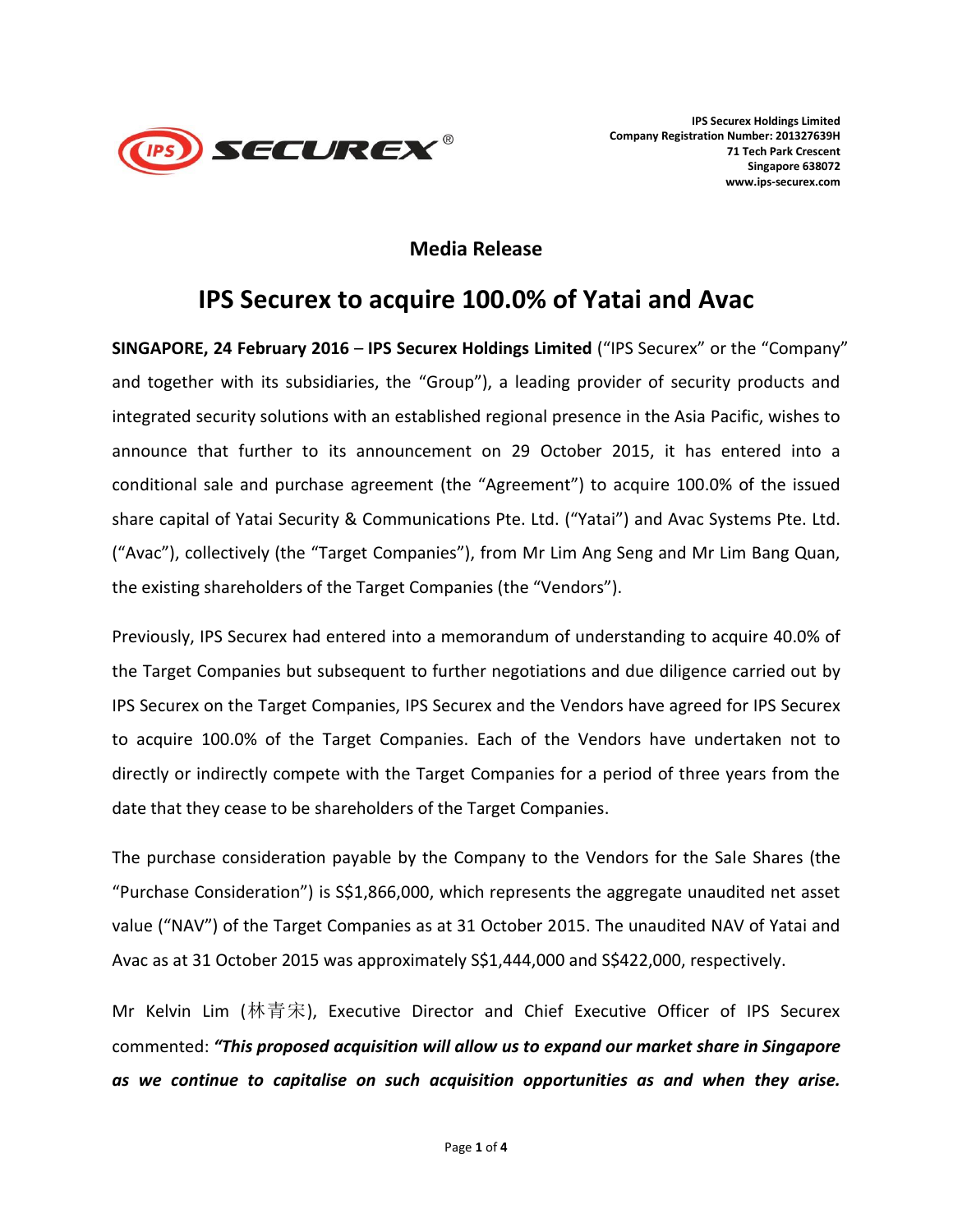## *Building on Yatai & Avac's track record and rich expertise in the security industry, we look forward to taking on more projects and growing further."*

For the financial year ended 31 December 2015, the net profit of Yatai and net loss of Avac were approximately S\$828,000 and S\$34,000 respectively, whereas the book value and net tangible asset value of Yatai and Avac were approximately S\$1,638,000 and S\$404,000 respectively.

The Purchase Consideration is to be satisfied fully in cash and payable based on the following payment schedule: 60.0% is payable upon completion of the Proposed Acquisition (the "Completion"); 20.0% is payable three months from Completion; and the remaining 20.0% is payable twelve months from Completion.

The Purchase Consideration will be funded by a combination of the Group's internal resources and bank financing and completion of the Proposed Acquisiton will take place on 1 April 2016 or on another date as agreed in writing by all parties, subject to conditions precedent set out in the Agreement.

Since 1984, the Vendors have been in the business of supplying and installing public address, communication and security systems to customers. In their 30 years of experience in the security industry, the Vendors have rendered services to clients ranging from government agencies, shopping malls and hospitals to developers of commercial and residential properties.

Yatai and Avac have been involved in various large scale projects in Singapore such as the supply and installation of public address system for the Kallang Paya Lebar Express Way; the upgrade and servicing of CCTV system for Capitaland Raffles City; and the servicing of public address and CCTV systems for the Ministry of Home Affairs. With the reputation, track record and experience of Yatai and Avac in the general security sector, the Company believes that their security business will complement and further boost the Group's existing security business. The Proposed Acquistion could potentially derive syngergies within the Group as well as allowing the Group to establish its market presence and expand its market share in Singapore.

End.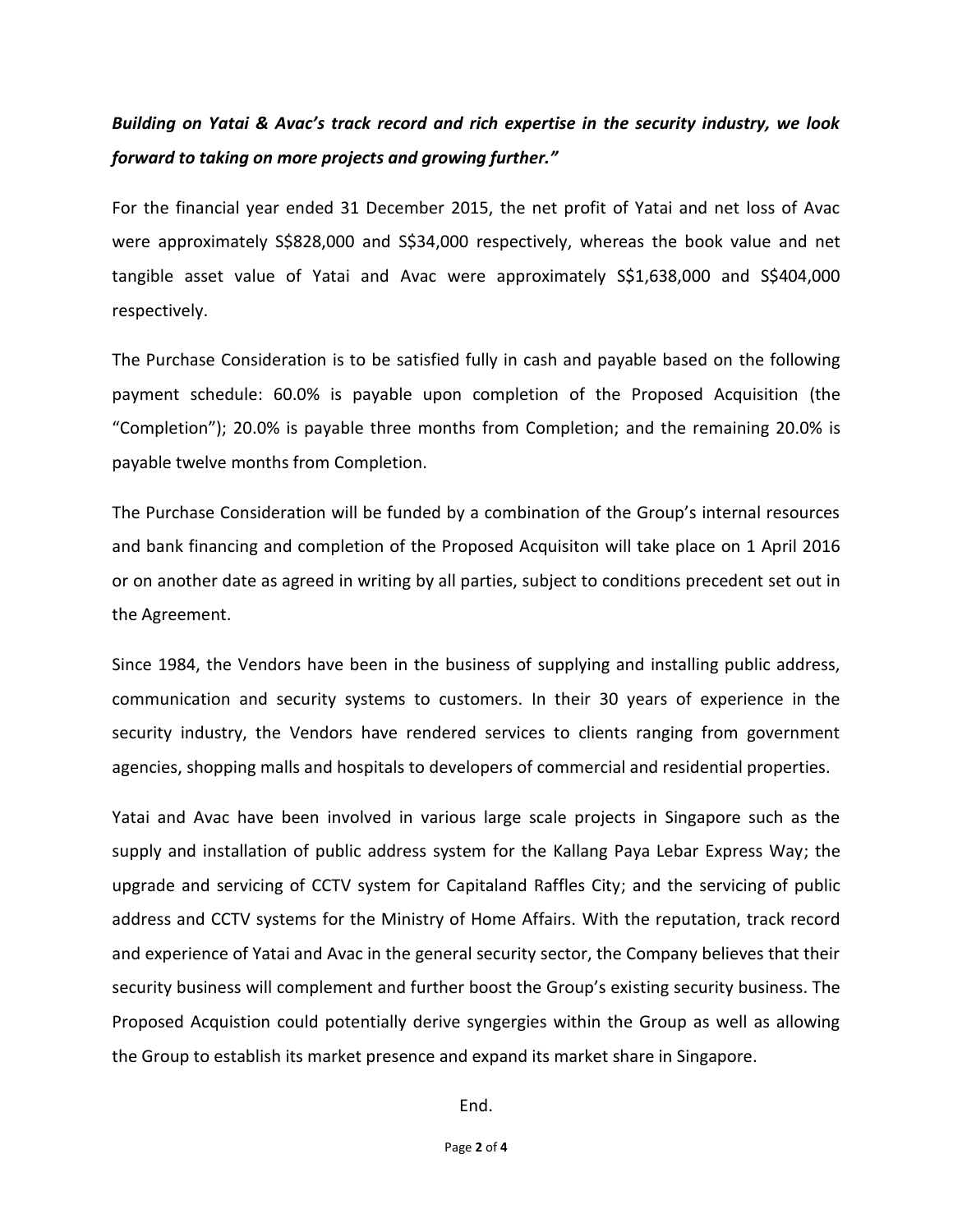### **Note to Media: This press release is to be read in conjunction with the announcement issued on SGXNET on the same date.**

#### **About IPS Securex Holdings Limited (www.ips-securex.com)**

IPS Securex is one of Singapore's leading providers of security products and integrated security solutions to commercial entities and government bodies and agencies in the Asia Pacific.

Since 2000, it has been providing security products and integrated security solutions for various security requirements including checkpoint security, law enforcement and the protection and surveillance of buildings and critical infrastructure. It is a one-stop security solutions provider - from the supply of a broad range of security products, the design, installation, testing and commissioning of integrated security solutions, to the provision of maintenance support and leasing services to its customers. Carrying over 100 types of security products, the Group has distribution rights for some of its products spanning across 17 countries in the Asia-Pacific including Singapore, Cambodia, Brunei, Vietnam, Indonesia, Malaysia, Thailand, Myanmar, Philippines, Laos, China (Hong Kong and Macau), Australia, India, Sri Lanka, Japan, South Korea and Taiwan.

Over the years, IPS Securex has received several sales, business and branding awards and built an accomplished reputation in the security products and solutions industry. Some of its awards include the Enterprise 50 Award in 2009, the Singapore SME 500 Company Award in 2010, the Top 100 Singapore Excellence Award (Platinum) in 2013, the Asia Pacific Brands Award in 2014 and Singapore Corporate Award 2015 – Merit Award for Best Investor Relations (First-Year Listed Companies).

| Issued on behalf of  | $\mathbb{R}^n$       | <b>IPS Securex Holdings Limited</b>                     |
|----------------------|----------------------|---------------------------------------------------------|
| By                   |                      | <b>Cogent Communications Pte Ltd</b>                    |
|                      |                      | 100 Beach Road, #32-02/03 Shaw Tower, Singapore 189702  |
| Contact              | $\ddot{\phantom{0}}$ | Ms Chan Hui Si / Mr Gerald Woon                         |
| Office               |                      | $(65)$ 6704 9288                                        |
| Email / DID / Mobile |                      | huisi@cogentcomms.com / (65) 6704 9287 / (65) 8298 4408 |
|                      |                      | woon@cogentcomms.com / (65) 6704 9268 / (65) 9694 8364  |
|                      |                      |                                                         |

*This media release has been prepared by IPS Securex Holdings Limited (the "Company") and its contents have been reviewed by the Company's sponsor, United Overseas Bank Limited (the "Sponsor"), for compliance with the relevant rules of the Singapore Exchange Securities Trading Limited (the "SGX-ST"). The Sponsor has not independently verified the contents of this media release.*

*This media release has not been examined or approved by the SGX-ST. The Sponsor and the SGX-ST assume no responsibility for the contents of this media release, including the correctness of any of the statements or opinions made or reports contained in this media release.*